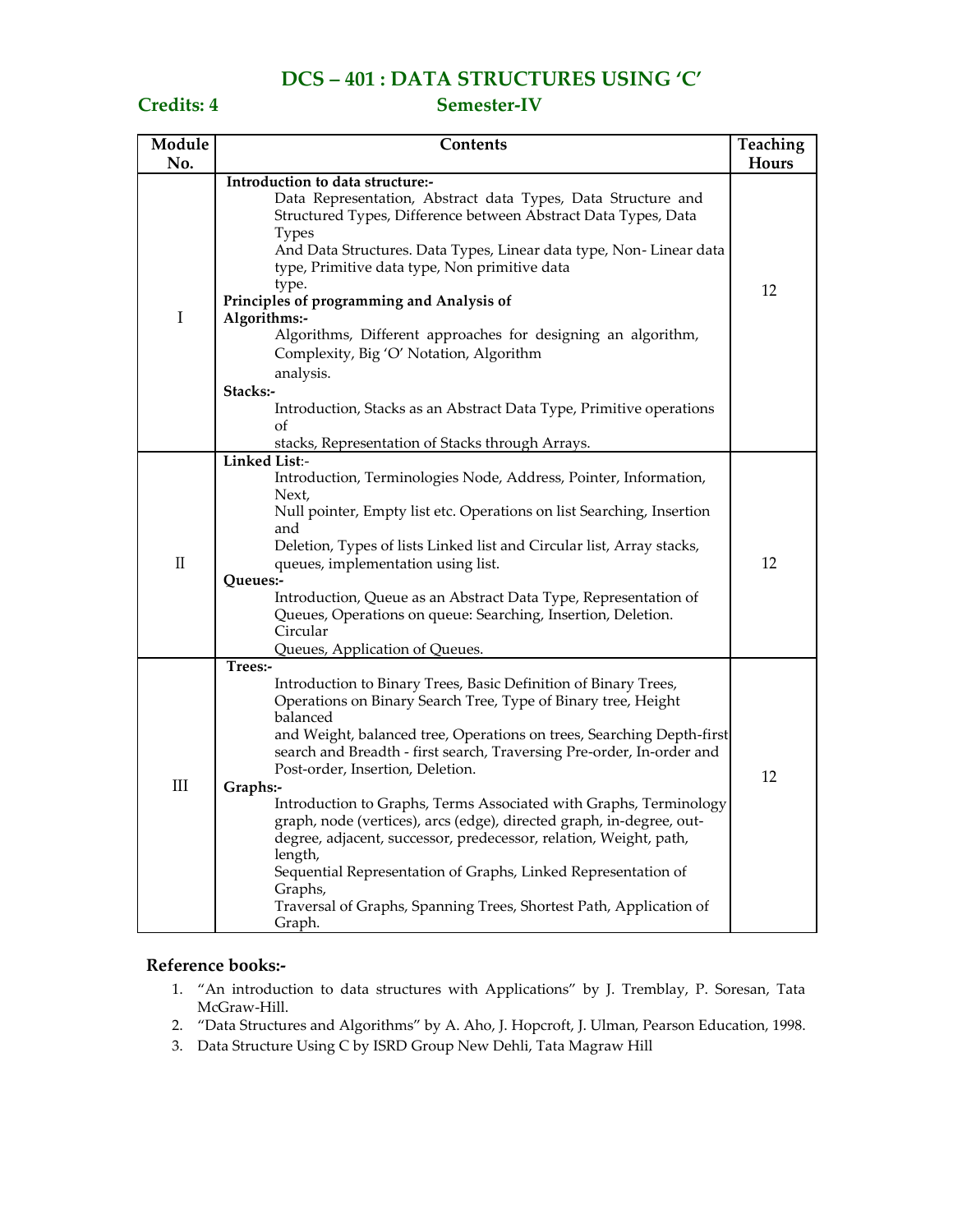

## **DCS – 402 : OBJECT ORIENTED PROGRAMMING**

### **C++**

| <b>Credits: 04</b> |                                                                                                                                                                                                                                                                                                                                                                                                                                                                                                                                                                                                                                                                                                                                                                                                                                                   |                   |  |
|--------------------|---------------------------------------------------------------------------------------------------------------------------------------------------------------------------------------------------------------------------------------------------------------------------------------------------------------------------------------------------------------------------------------------------------------------------------------------------------------------------------------------------------------------------------------------------------------------------------------------------------------------------------------------------------------------------------------------------------------------------------------------------------------------------------------------------------------------------------------------------|-------------------|--|
| Module<br>No.      | Contents                                                                                                                                                                                                                                                                                                                                                                                                                                                                                                                                                                                                                                                                                                                                                                                                                                          | Teaching<br>Hours |  |
| $\bf I$            | Concept of Object Oriented Programming:-<br><b>History &amp; features:</b><br>It's need & requirement, procedure oriented programming versus<br>object oriented programming, basic concepts object oriented<br>programming, object oriented languages.<br><b>Beginning with</b><br>C++:<br>Concepts & structure of C++ programming, concepts of structure.<br>Objects & classes:-<br>Specifying a class, Defining member functions, Arrays within a class,<br>Creating objects, memory allocation for objects, static data &<br>member function, Arrays of objects, objects as function argument.                                                                                                                                                                                                                                                 | 12                |  |
| $\mathbf{I}$       | <b>Constructors and Destructors:-</b><br>Concept of Constructor (Default, Parameterized, copy), Overloaded<br>Constructors, Constructor with default argument, Destructors.<br>Function overloading, Operator overloading (overloading unary &<br>binary operators), rules for overloading operators.<br>Inheritance:-<br>Concepts of inheritance, Derived classes, Member<br>declaration<br>(Protected), Types of inheritance (Single, multilevel, multiple,<br>Hybrid inheritance), Virtual base classes, Abstract<br>hierarchical,<br>classes, Constructors in derived classes, Member<br>classes.<br>Polymorphism:-<br>Concepts of polymorphism, types of polymorphism, Overloading &<br>overriding, Virtual function, Static & dynamic binding.                                                                                              | 12                |  |
| $III$              | Pointers in c++:-<br>Concepts of pointer (Pointer declaration, pointer operator, address<br>operator, pointer expressions, and pointer arithmetic), Pointers &<br>functions (Call by value, call by reference, pointer to functions,<br>passing function to another function), Pointers in arrays (Searching,<br>deletion), Pointers to string (Searching, finding length,<br>insertion &<br>comparison, concatenation, reverse), Pointers & objects<br>(Pointers to<br>objects, this pointer, and pointer to derived classes).<br>Basic function of I/O system basics & File Processing:-<br>Stream classes, using formatted & unformatted functions, using<br>manipulator to format I/O, Basics of file system, opening & closing a<br>reading & writing character from a file (get, put, get line, write),<br>file,<br>Command line arguments. | 12                |  |

### **REFERENCE BOOKS:-**

- 1. C++ The complete reference by Schilt, Tata McGraw Hill.
- 2. Object oriented programming with C++ by Balgurusamy, Tata McGraw Hill
- 3. Object oriented programming in by Lafore Robert, Galgotia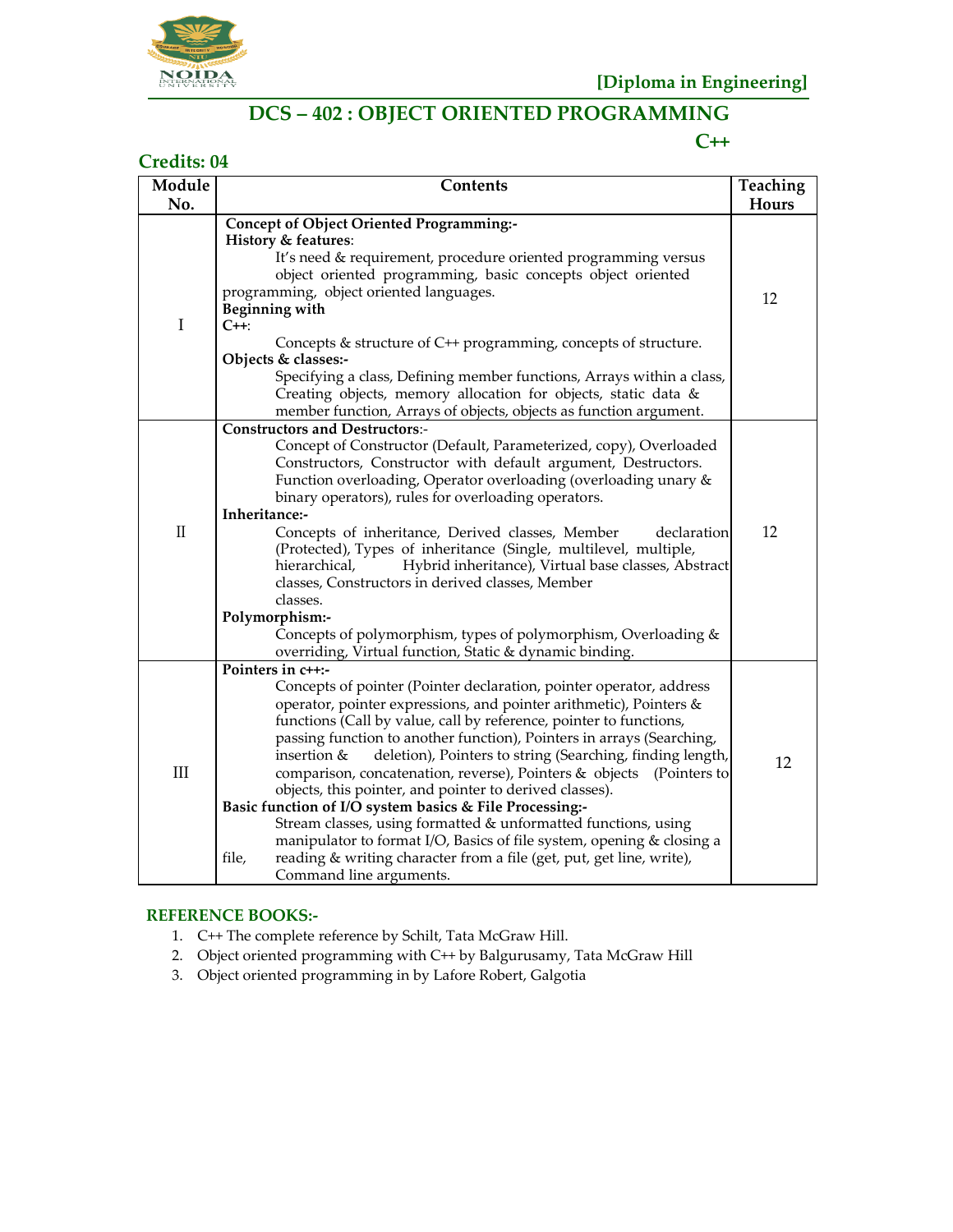

## **DCS – 403 : LINUX OPERATING SYSTEM**

| Semester-IV<br><b>Credits: 04</b> |                                                                                                                                                                                                                                                                                                                                                                                                                                                                                         |                   |
|-----------------------------------|-----------------------------------------------------------------------------------------------------------------------------------------------------------------------------------------------------------------------------------------------------------------------------------------------------------------------------------------------------------------------------------------------------------------------------------------------------------------------------------------|-------------------|
| Module<br>No.                     | Contents                                                                                                                                                                                                                                                                                                                                                                                                                                                                                | Teaching<br>Hours |
| I                                 | Introduction History of Linux and Unix, Linux Overview, Linux releases,<br>open<br>linux , Linux Commands and Filters Mkdir, CD, rmdir, pwd, ls, who,<br>whoami, cat,<br>more, fail, head, concept of, mv, chmod, grep, wc, 54omm, split, sort, diff,<br>kill,<br>write, wall, merge, mail, news<br>Shell The command line special characters and file arguments, standard<br>input/output and redirection, pipes, redirecting and piping with standard<br>errors, shell scripts, jobs. | 12                |
| $\rm II$                          | Linux file Structure:-Linux files, file structure, listing displaying and printing<br>files, managing directories, file and directory operations.<br>Vi Editor, Vi editing commands, advanced Vi editing commands, line editing<br>commands, options in Vi.                                                                                                                                                                                                                             | 12                |
| III                               | System Administration:-System management, managing users, installing and<br>managing devices, floppy disk management, file system administration,<br>backups.                                                                                                                                                                                                                                                                                                                           | 12                |

### **REFERENCE BOOKS:-**

- 1. Maurice J. Bach, "Design of the Unix Operating System", Pearson Education,2008.
- 2. Sumitabha Das, "Unix : Concepts and Applications", Tata McGraw-Hill , 2008.
- 3. ISRD Group, "Basics of OS, UNIX and SHELL Programming" , Tata McGraw-Hill,2006.
- 4. Sarwar, Koretsky, and Sarwar, "Unix , The Text Book", Pearson Education, 2007.

### **SUPPLEMENTARY READING**

- 1. Stephen Prata "Advanced Unix -A programmer's Guide"., BPB Publication, 2008.
- 2. Kochan S & Wood P, "Unix Shell Programming", Pearson Education, 2008.
- 3. Stevens W R, Rago S.A, "Advanced Programming in Unix Environment", Pearson Education, 2008.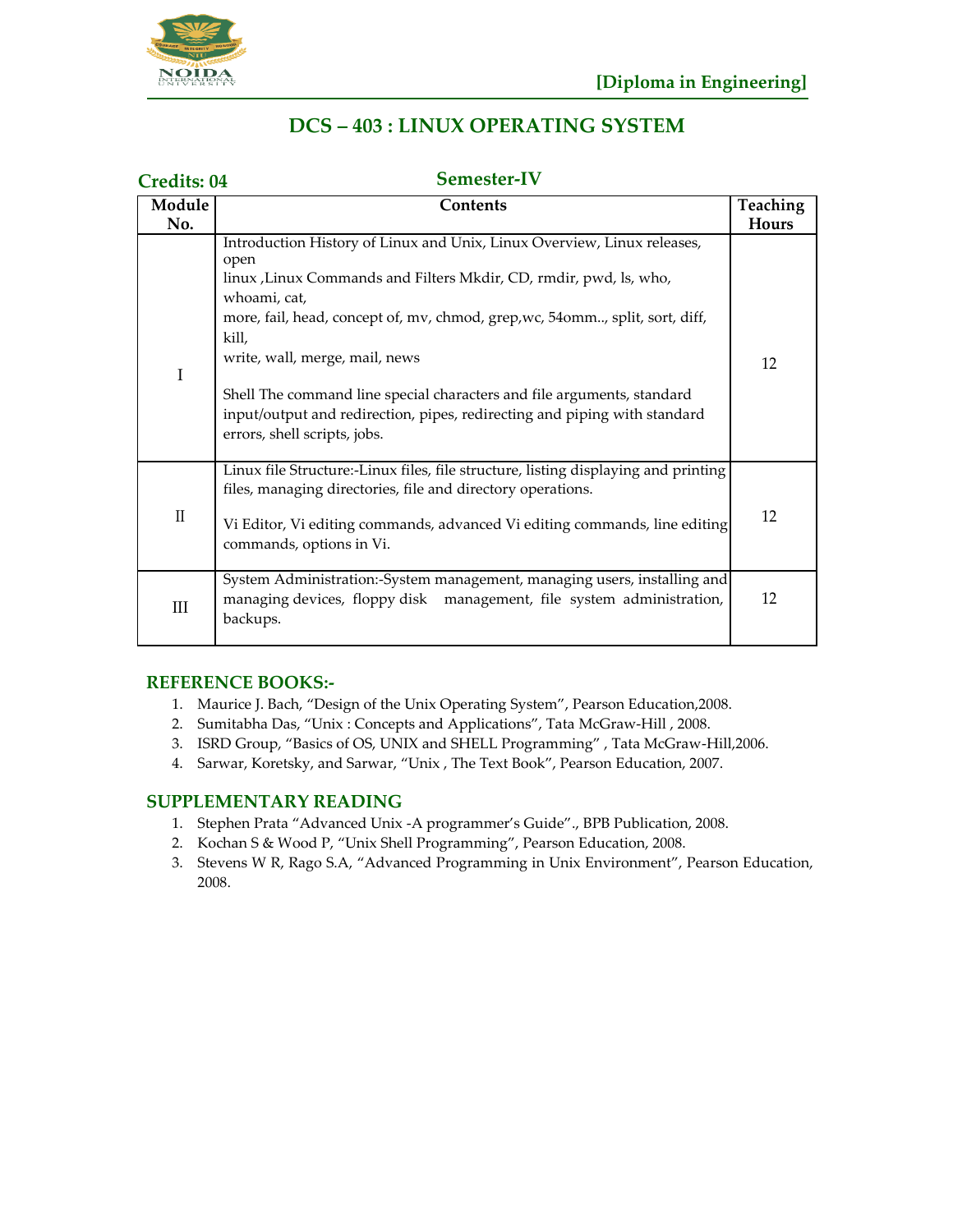

## **DCS – 404 : COMPUTER ORGANIZATION**

#### **Credits: 04 Semester-IV Module Contents Teaching No. Hours** Hardware organization of computer system ,CPU organization : general register organization, stack organization, instruction ,formats(three address, two address, one address, zero address and RISC instruction).<br>Addressing modes: **Addressing modes:** 12<br>I Immediate, register, direct, in direct, relative, indexed. **CPU Design:** Micro programmed vs hard wired control. **Reduced instruction set computers:** CISC characteristics, RISC characteristics, and their comparison. **Memory organization** Memory Hierarchy RAM and ROM chips, Memory address map, Memory connections to CPU. Auxiliary memory : Magnetic disks and magnetic tapes. Associative memory II Cache memory Virtual memory 12 Memory management hardware **I/O organization :** Basis Input output system(BIOS) ,Function of BIOS Testing and initialization, Configuring the system . Modes of Data Transfer Programmed I/O: Synchronous, asynchronous and interrupt initiated. **DMA Data Transfer:-** Architecture of multi processor systems, Forms of parallel processing, Parallel processing and pipelines, basic characteristics of multiprocessor. 12 **General purpose multiprocessors: Interconnection Networks :** time shared common bus, multi port memory, cross bar switch, multi stage switching networks and hyper cube structures

### **References Books:**

- 1. Computer Architecture and Organisation by Moris Mano
- 2. Computer Architecture by J.P.Hayes
- 3. Structured Computer Organisation By Tanenbaum Andrew S, Ph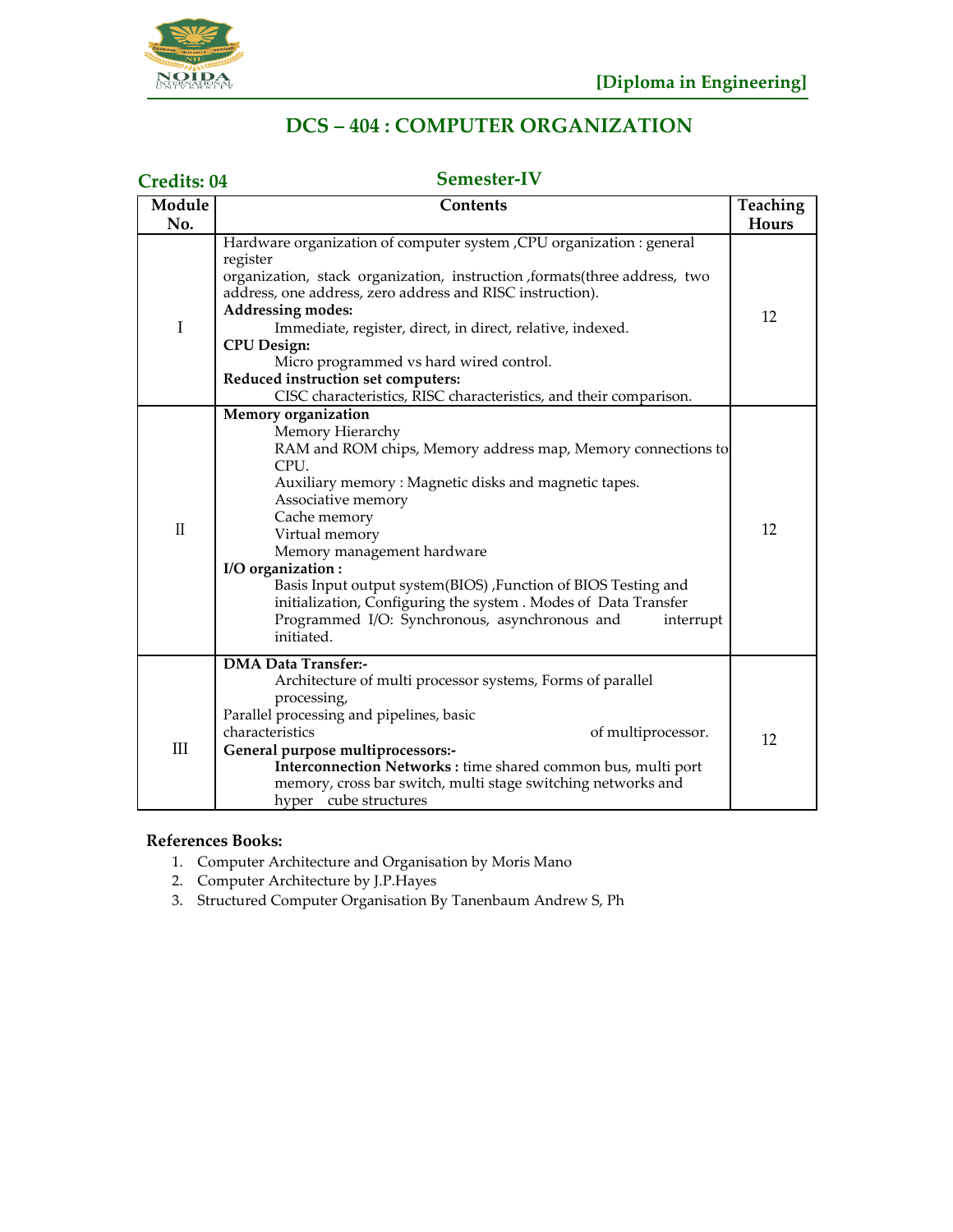

## **DCS – 405 : MANAGEMENT INFORMATION SYSTEM**

**Credits: 4 Semester-IV**

| Module       | <b>Contents</b>                                                                                                                                                                                                                                                                                                                                                                                                                                                                                                                                                                                                                                                                                                                                                                                                                                                                                                                                                                                          |    |
|--------------|----------------------------------------------------------------------------------------------------------------------------------------------------------------------------------------------------------------------------------------------------------------------------------------------------------------------------------------------------------------------------------------------------------------------------------------------------------------------------------------------------------------------------------------------------------------------------------------------------------------------------------------------------------------------------------------------------------------------------------------------------------------------------------------------------------------------------------------------------------------------------------------------------------------------------------------------------------------------------------------------------------|----|
| No.          |                                                                                                                                                                                                                                                                                                                                                                                                                                                                                                                                                                                                                                                                                                                                                                                                                                                                                                                                                                                                          |    |
| $\mathbf I$  | Foundation of Information System:-<br>Information Systems (Concept, Resources and Products, Activities),<br>Management Information System (Definition, Role, Features)<br>Importance of Management, Process of Management (Planning,<br>Staffing<br>Coordinating, Directing), Organizational<br>Organizing,<br>Structure - Basic model of organization structure, Organizational<br>Behavior, Management Information System Organization, Strategic<br>Management of Business - Concept of corporate<br>planning,<br>Essentiality of Strategic planning, Development of Business Strategy, Types<br>οf<br>strategies, Tools of planning, MIS Business planning. Applications in<br>manufacturin<br>sector (Personal Management, Financial Management,<br>Production Management, Materials Management, and Marketing<br>Management) Applications in Service sector (Airlines, Hotels,                                                                                                                     | 12 |
| $\mathbf{I}$ | Banking Insurance, Utilities, and Finance.)<br>Hospitals,<br>Characteristics of decision making process-<br>Decision Support System (Concept, Components, Development,<br>Risk)<br>Management Information System and Decision Support System,<br>Concept of Artificial Intelligence & Expert System. Data warehouse<br>(Concept, Design, Organization and Management, Architecture,<br>Implementation ), Data in data warehouse , Data Mining.<br><b>Enterprise Resource Planning (ERP)-</b><br>ERP (Basic features, Benefits , selection, implementation) Enterprise<br>Management System (EMS) & Management Information System<br>(MIS)<br>Customer Relationship Management (CRM) (Concept, Three Phases<br>of<br>CRM, Benefits, Challenges & Trends)<br><b>Business Process Outsourcing (BPO):-</b><br>BPO, Voice BPO i.e. Call Center, Non-Voice BPO, Challenges in BPO<br>Management. Electronic<br>Commerce<br>Systems<br>(E-Commerce)-<br>Concept, Scope, B2C, B2B, C2C, E-Commerce Applications. | 12 |
| III          | <b>Viewing Versus Security:-</b><br>Risks, Threats & Vulnerability, Assessing Risks. Common Controls<br>(Physical, Electronic, Software, Management Controls), Common<br>Threats (Natural Disasters Employee Errors, Computer Crime,<br>Fraud,<br>Abuse, Program Bugs) Ethical & Contractual<br>Behaviors,<br>Privacy,<br>Access & Accuracy Issues, Property Issues.                                                                                                                                                                                                                                                                                                                                                                                                                                                                                                                                                                                                                                     | 12 |

#### **Reference Books:-**

- 1. Management Infomation Systems by O'Brien, J.A.
	- 7th ed. New Delhi : Tata McGraw-Hill Publishing Company Limited, c2006
- 2. Management Information Systems by Jaiswal, M. New Delhi : Oxford University Press, c2004
- 3. Information System for Modern Management by Murdick, R.G 3rd.ed. New Delhi : Prentice Hall of India Private Limited, c1984
- 4. Management Information Systems : Managing the Digital Firm by Laudon, K.C. 8th ed. New Delhi : Pearson Educatio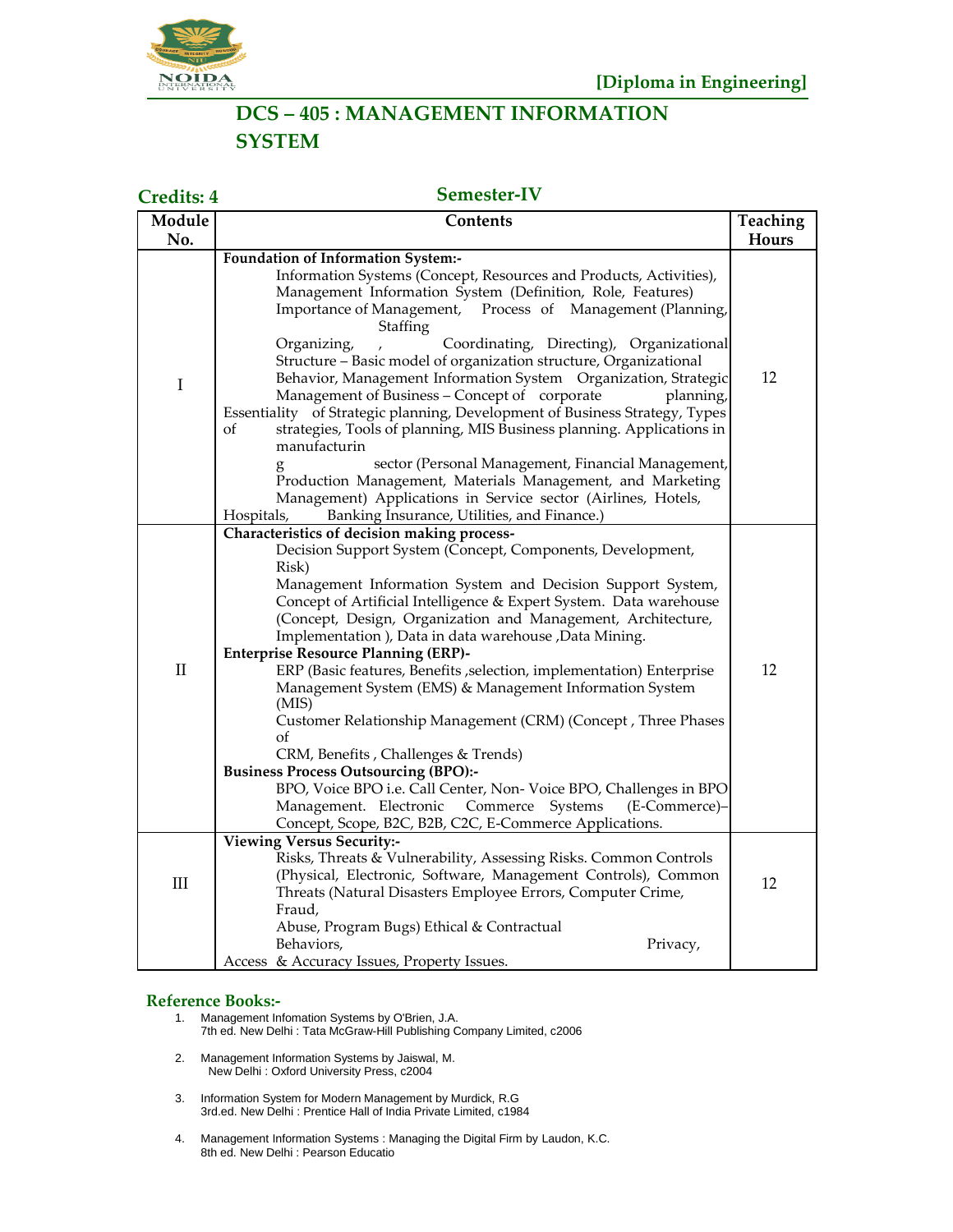

# **DCS – 451 : Data Structure Lab**

# **Credits: 2 Semester-IV**

## **List Of Practical**

| Module         | Contents                                                        |            | Teaching |
|----------------|-----------------------------------------------------------------|------------|----------|
| No.            |                                                                 |            | Hours    |
| 1              | The addition of two matrices using functions                    |            |          |
| $\overline{2}$ | Inserting and deleting elements in array                        |            |          |
|                | Push and pop operation in                                       |            |          |
| 3              | stack                                                           |            |          |
|                | Conversion from in-fix                                          |            |          |
| $\overline{4}$ | notation                                                        |            |          |
| 5              | The factorial of a given number using recursion                 |            |          |
| 6              | Insertion and Deletion of elements in queue using pointers      |            |          |
|                | Insertion and Deletion of elements in circular queue using      |            | 48       |
| 7              | pointers                                                        |            |          |
| $\,8\,$        | Insertion and Deletion of elements in linked list               |            |          |
| 9              | Insertion and Deletion of elements in doubly linked list        |            |          |
| 10             | The linear search procedures to search an element in given list |            |          |
|                | The binary search procedures to search an element in a given    |            |          |
| 11             | list                                                            | The bubble |          |
| 12             | sort techniques                                                 |            |          |
| 13             | The selection sort techniques.                                  |            |          |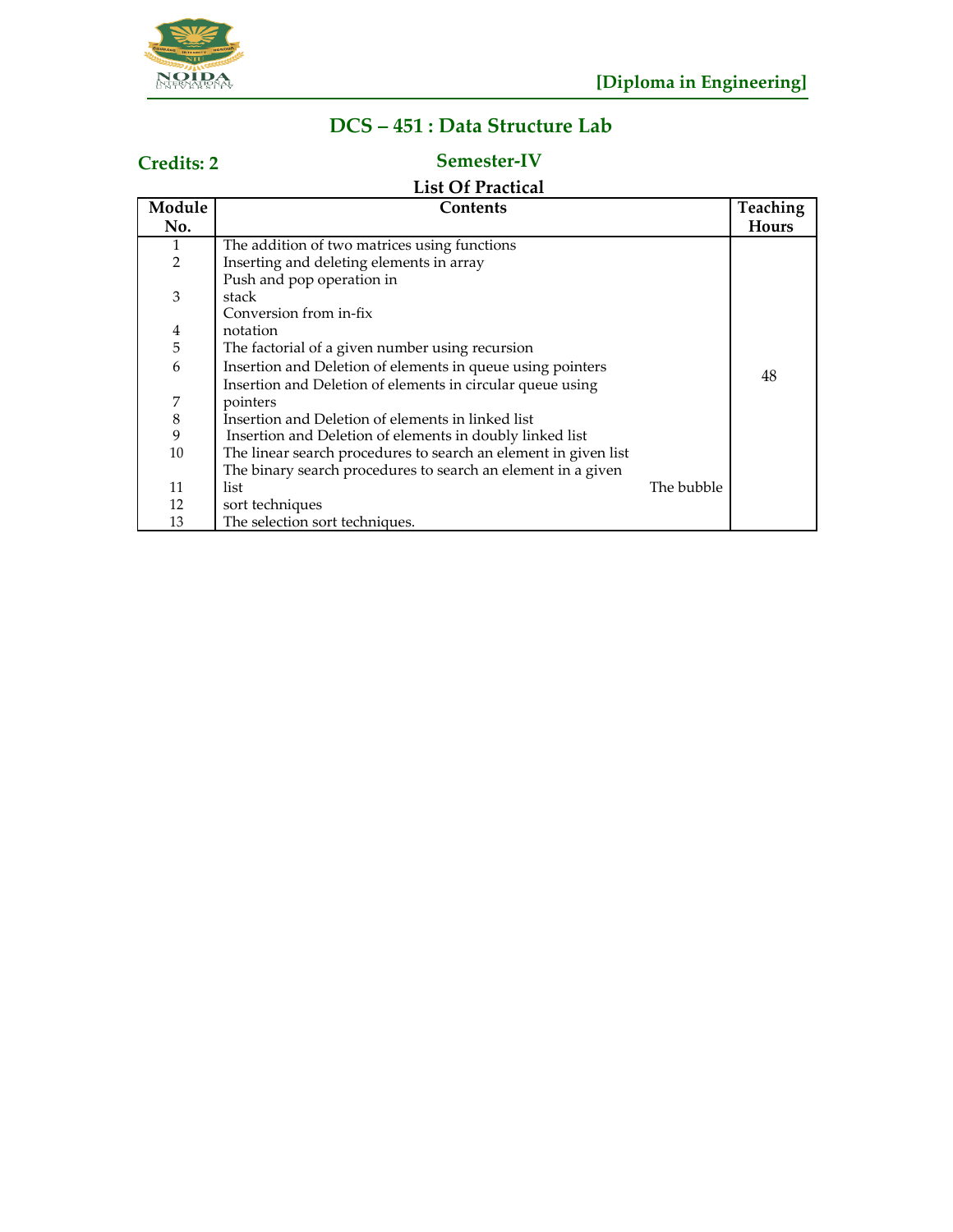

# **DCS – 452 : OOP'S LAB**

## **Credits: 2 Semester-IV**

## **List Of Practical**

| Sr. No. | <b>Contents</b>                                                                | <b>Teaching</b><br>Hours |  |
|---------|--------------------------------------------------------------------------------|--------------------------|--|
| 1.      | Programs to input & output data (Simple programs).                             |                          |  |
| 2.      | Programs to create object of class.                                            |                          |  |
| 3.      | Programs to create arrays of objects.                                          |                          |  |
| 4.      | Program to access static member variables.                                     |                          |  |
| 5.      | Programs using object as function arguments using friend function.             | 48                       |  |
| 6.      | Programs to define Class using constructor & destructor. (Default constructor, |                          |  |
|         | Multiple constructor, Copy constructor, Overloaded constructor).               |                          |  |
| 7.      | Program using constructor with default argument.                               |                          |  |
| 8.      | Program to overload unary & binary operator.                                   |                          |  |
| 9.      | Single inheritance & multilevel using protected member.                        |                          |  |
| 10.     | Multiple inheritance & virtual base class.                                     |                          |  |
| 11.     | Program for pointers to arrays of integer.                                     |                          |  |